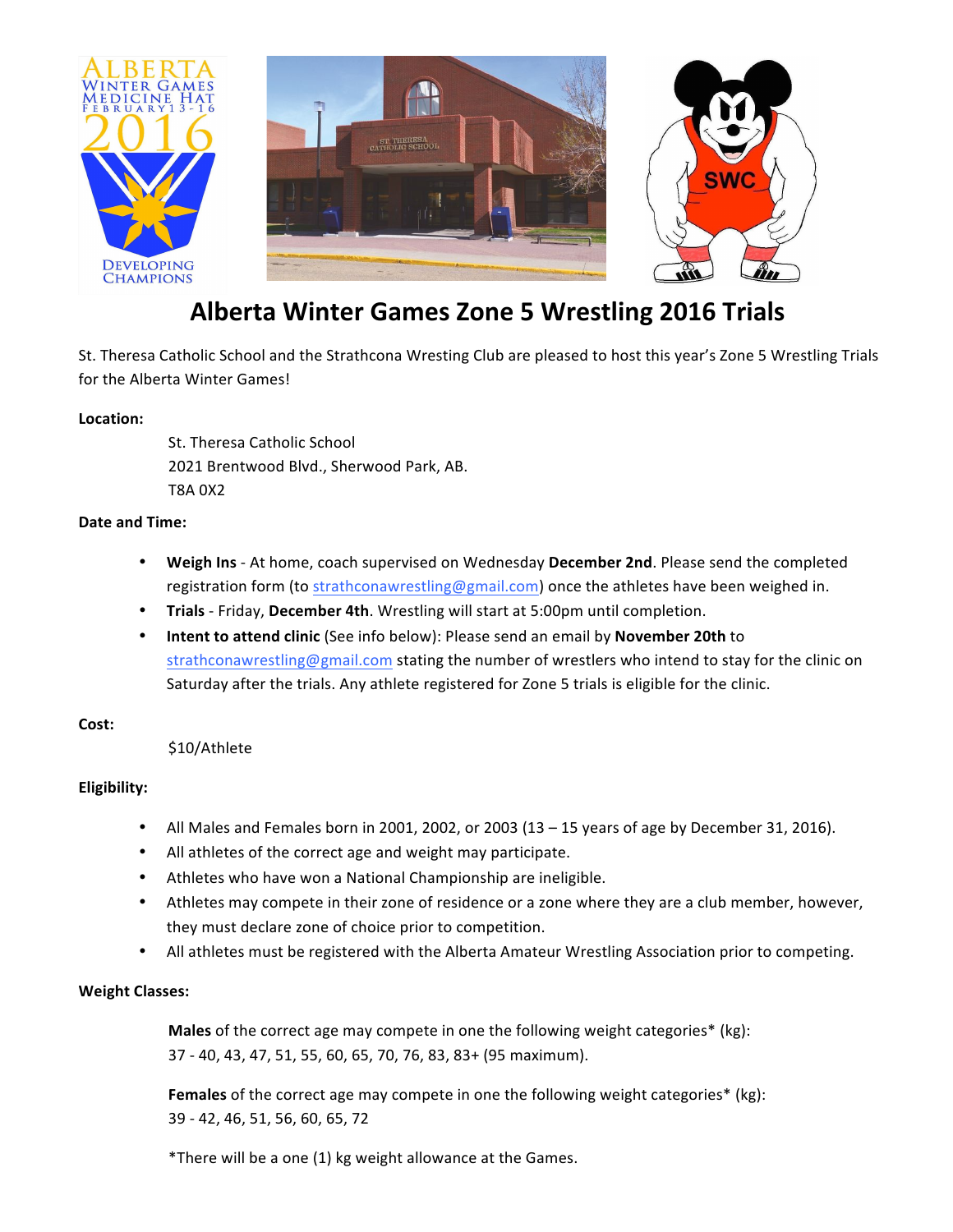#### **Additional Competition Notes:**

- Matches will be 2 Rounds of 2 minutes, as per Wrestling Canada Lutte Cadet rules.
- In the event that the second and third place finishers have not met in the competition, a wrestle off will occur to determine the alternate.
- Mouth guards are required.
- There will be a concession on site.
- All athletes must be registered with the Alberta Amateur Wrestling Association prior to competing.
- All athletes must register online prior to the trials. They must bring the hard copy of the completed Alberta Winter Games Registration Form, the waiver, and a \$60.00 cheque payable to AAWA, to the trials in order to participate.

# **Clinic on Saturday, December 5th (Optional):**

The Canadian Wrestling Team Trials will happening in Sherwood Park from December  $4^{\text{th}}$  to  $6^{\text{th}}$  and we are excited to have the opportunity to invite any registered Zone 5 Alberta Winter Games Trials athlete to attend a clinic held by Olympians that will be held on the Saturday following AWG trials!

The three clinicians will be:

**Tonya Verbeek** – 3-time medalist at the Olympics (2 Silver, 1 Bronze)

**Gia Sissaouri** – Silver medalist at the Olympics and 2001 World Champion

Leigh Veirling - Canada's Women's Olympic Coach

The clinic will start at 9:00am at Millennium Place (2000 Premier Way, Sherwood Park) with introductions and a warm up and will run until 10:45am. Please confirm intent to attend this session by November 20th.

#### **Contact Information:**

If you have any questions, please feel free to contact Evelyn at 780-918-9337 or at StrathconaWrestling@gmail.com.